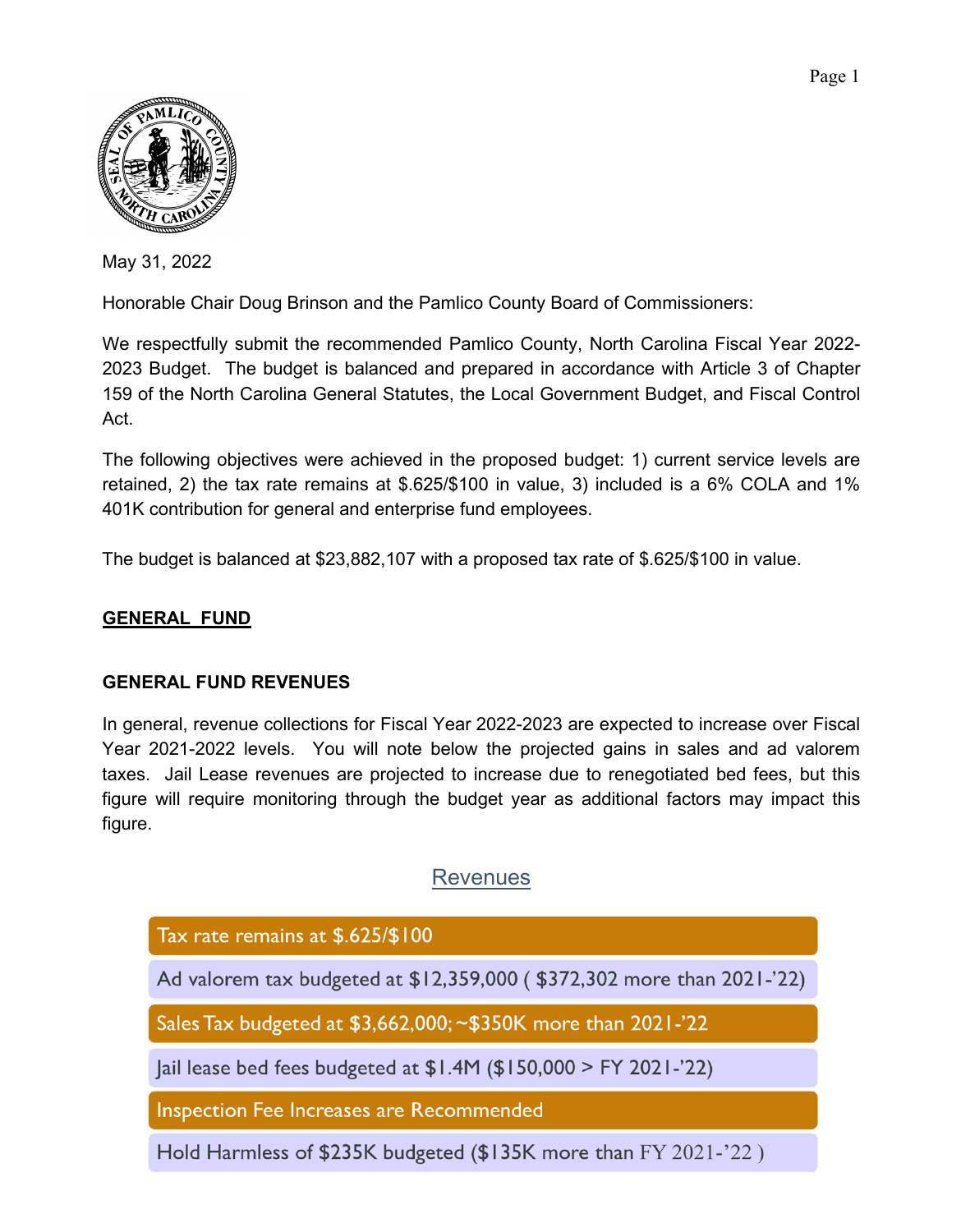Highlights of expected revenues:

- Ad Valorem Taxes are budgeted at \$12,359,000 based on a property value (excluding DMV) of \$1,772,970,929, a tax rate of \$.625/\$100 and a 97% collection rate.
- At just over \$3.66 million, sales tax is the  $2<sup>nd</sup>$  largest revenue source and is budgeted about \$350,000 more than the prior year. A Medicaid hold harmless payment of \$235,000 is also budgeted, more than double the prior year budget.
- Jail Lease bed fees are being renegotiated and are budgeted at \$1,400,000. Under the renegotiated contract, the County would receive \$80 per inmate and is estimating that about 52 federal inmates will be housed per day.
- Due to continued positive trends of land sales and construction activity, as well as modest increases in permit fees, permits and fees were budgeted at \$353,800.
- The County will be receiving \$2.4 million in American Rescue Plan funding, with the entirety of this funding to be allocated as revenue replacement. The objectives of this funding remain to fund broadband and sewer capacity projects, though with the revenue replacement option, this provides the County some additional spending flexibility, within the requirements of the funding guidelines.
- State funding of \$2,599,897 is budgeted to partially fund DSS, Health Department and Senior Center Programs. The remaining expenses are funded by local, federal, or other sources.
- A fund balance appropriation of about \$2.1 million is budgeted to cover the projected deficit. A tax rate increase of about \$.12 would be needed to balance the budget without appropriating fund balance. Unallocated fund balance is expected to be about 35% at fiscal year ending June 30, 2022.

## **GENERAL FUND EXPENSES**

At the beginning of the 2022-'23 budget process, requested departmental and other agency expenditures exceeded revenue projections by approximately \$3.8 million. Capital expenses, and outside agency funding were reduced to the budgeted expenses of \$23,882,107.

Highlights of items funded and explanation of some of the major increases include the following:

• A 6% Cost of Living Adjustment is included for all employees which is estimated to cost \$418,000 including salaries and benefits. This salary request is needed to reduce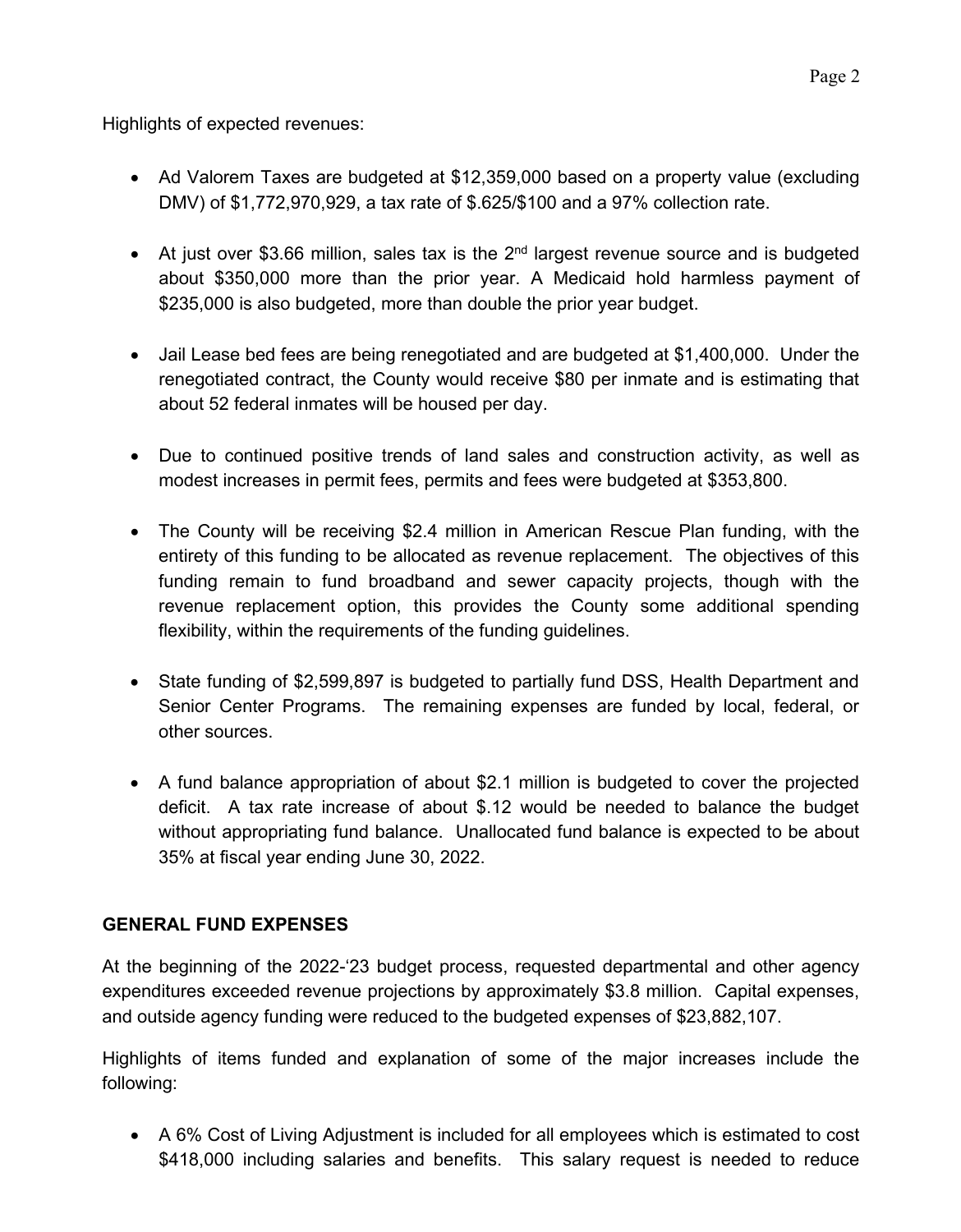turnover and improve the ability to recruit qualified candidates. Also included for all employees is a 1% 401K contribution, at an estimated cost of \$126,791. Additionally, to help fill several vacant positions, the minimum starting salary for jail staff has been increased to \$35,000.

- In an effort to retain and recruit high performing staff, several essential positions saw salary increases to remain competitive with neighboring employers. The recruitment and retention of these employees was vital to allow the County to continue to provide essential services at an acceptable level, such as the Health Department, which received accreditation for the first time, and is now in the reaccreditation process.
- The budget increases rescue squad funding from \$1,060,000 in the 2021-2022 Budget - to \$1,200,000, a 13.2% increase.
- Board of Education funding was increased in both current and capital expenses. Current expense saw an 8% increase from \$4,000,000 to \$4,320,000 and capital saw a 6.7% increase from \$375,000 to \$400,000. The BOE funding request was cut by about \$221,000.
- Pamlico Community College (PCC) received a \$53,761 increase in current expense, from the current year original budget. Total PCC funding is \$769,912 which includes debt service on the Johnson Building Roof Project.
- One new patrol car was funded at a cost of \$50,000; four new vehicles were requested.
- Other capital items budgeted include \$120,000 for HVAC repairs to the Courthouse Annex and 12,000 for Emergency Management equipment.

### **Volunteer Fire Departments**

Fire departments are recommended at the same tax rate as the current year (2021-'22) as summarized in the table below.

|                           |                   | <b>Current Tax</b> | Requested       |         | Current                           | Recommended   |
|---------------------------|-------------------|--------------------|-----------------|---------|-----------------------------------|---------------|
| Department                | <b>Tax Values</b> | Rate               | <b>Tax Rate</b> |         | <b>Expected Tax Appropriation</b> | Appropriation |
| Arapahoe                  | 342,020,609       | 0.0400             | 0.0400          | 136,808 | 6,966                             | 6,966         |
| Florence/Whortonsville    | 193,962,709       | 0.0613             | 0.0613          | 118,899 | 6,966                             | 6,966         |
| <b>Goose Creek Island</b> | 35,613,528        | 0.0600             | 0.0600          | 21,368  | 12,966                            | 12,966        |
| Grantsboro                | 94,113,614        | 0.0650             | 0.0650          | 61,173  | 6,966                             | 6,966         |
| Olympia                   | 30,666,910        | 0.0760             | 0.0760          | 23,306  | 12,966                            | 12,966        |
| Reelsboro                 | 107,413,629       | 0.0821             | 0.0821          | 88,186  | 6,966                             | 6,966         |
| Southeast Pamlico         | 597,548,148       | 0.0300             | 0.0300          | 179,264 | 6,966                             | 6,966         |
| Triangle                  | 109,200,901       | 0.0402             | 0.0402          | 43,898  | 13,304                            | 13,304        |
| Vandemere                 | 87,007,217        | 0.0300             | 0.0300          | 26,102  | 6,966                             | 6,966         |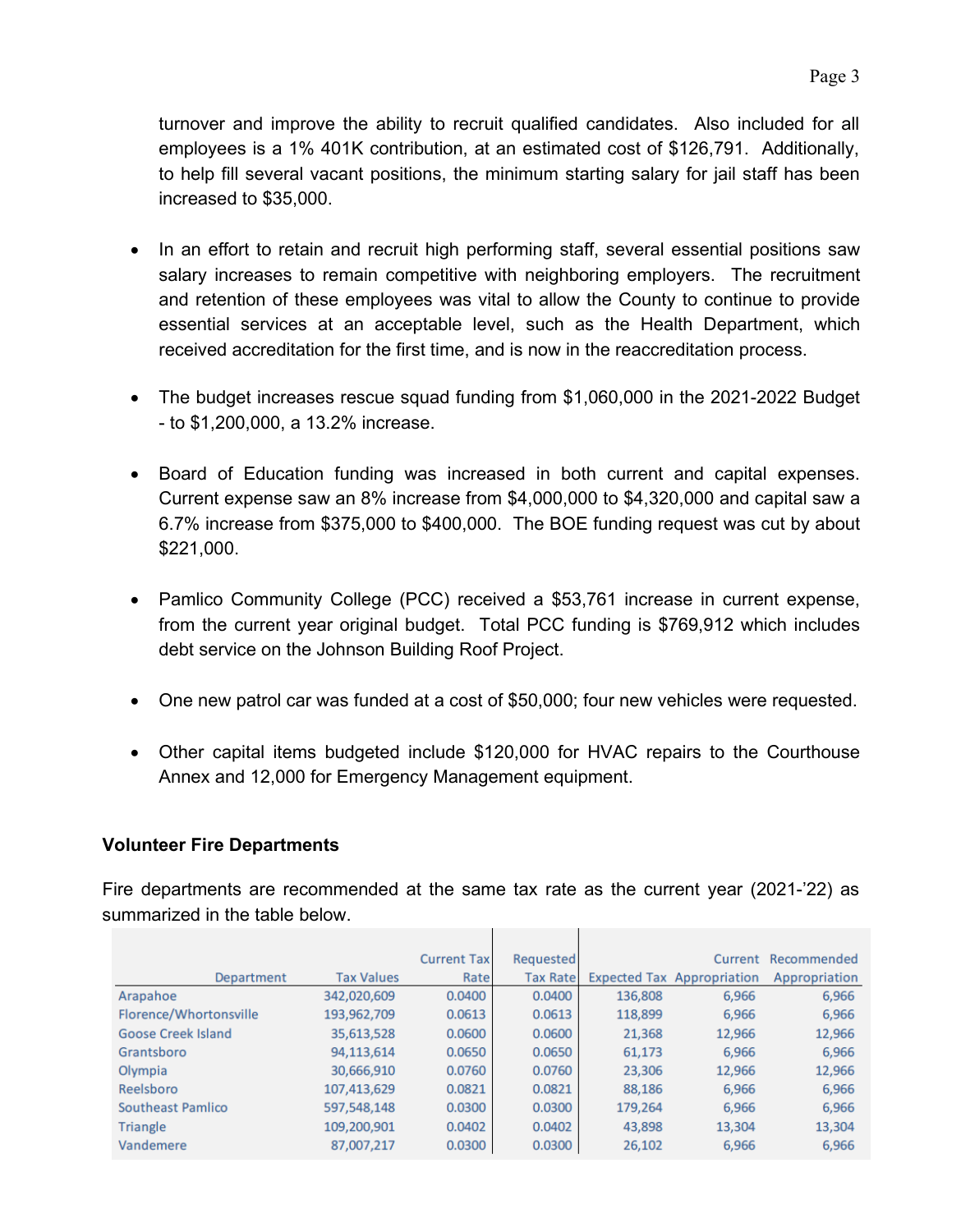### **ENTERPRISE FUND**

#### **Summary**

The Water Fund is balanced at \$3,188,497. Revenues are budgeted at \$2,837,216 which includes rate increases as summarized below. Expenses, including debt service, are budgeted at \$3,188,497. Expenses exceed revenues by \$351,281 and this deficit is budgeted to be funded by a fund balance appropriation. Further breaking down the costs, operational costs are budgeted at \$2,647,216 with capital outlay at \$190,000 and debt service budgeted at \$351,281.

The water budget was set keeping the following goals and objectives in mind: 1) Implement engineer recommendations for improving water quality, 2) continue to fund operational costs necessary for operating the current water infrastructure, and 3) fund increases in salaries and benefits to keep salaries competitive.

Highlights of the Water Fund Budget include the following:

- Water rate increases are recommended as summarized in the table on the following page.
- Deposits and tap on fees are proposed to increase. Reference the fee schedule.
- A 6% COLA is recommended for employees, plus a 1% 401K match, costing approximately \$35,500 including salaries and benefits.
- A \$234,718 net fund balance appropriation is recommended, a decrease of approximately \$235,135 in fund balance appropriation from FY 21-22.
- Capital expenditures are budgeted at \$190,000 and includes the following projects: \$12,000 for Camera Systems at Water Treatment Plants; \$102,000 to replace three (3) utility trucks; \$18,000 to for a Booster Pump replacement at Merritt; and \$58,000 in building maintenance/repairs for old Vandemere Fire Department building, once occupied.